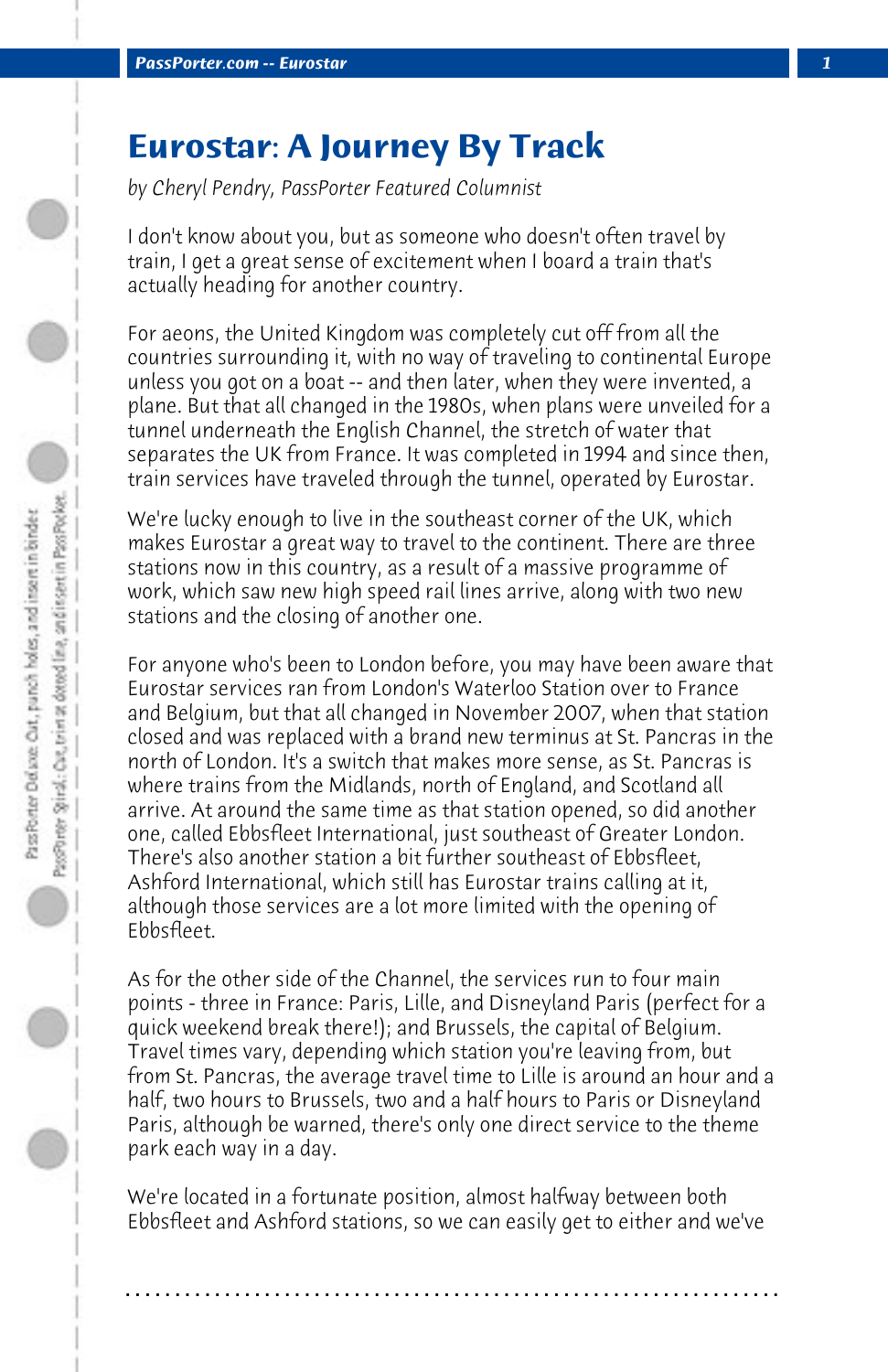taken full advantage of that over the years to enjoy a number of journeys into mainland Europe. One of the reasons we enjoy the Eurostar so much is that it's nothing like catching a plane. For starters, you only have to be at the station and through security checks 30 minutes before your train departs. In fact, there's something to be said for not getting there much before that time, as unlike major airports, there isn't a huge amount to do at the stations, with just a couple of shops and restaurants, which you'll enjoy browse in a few minutes.

Of course, you still have to go through security checks and border controls in the same way that you would at any airport, but the lines are never very long and you always seem to move quickly. Just a few minutes before your train arrives, you'll be called from the waiting area to the platform and you'll find that the carriages are neatly marked out when you get there. This is especially important for the stations en route, such as Ebbsfleet, Ashford and Lille, as the train doesn't stop for long and it's a good way of ensuring everyone is in the right place and able to board quickly before it gets there.

As happens on many trains, there are different classes -- Business Premier, aimed very much at the business traveler, Leisure Select, and Standard. We've traveled in both of the latter two classes and they're both very comfortable. Even in Standard, you'll find your seats are probably at least as big as you're used to in economy class on a plane and probably a bit bigger. In this class, there's no food included in your fare and they don't bring any round to your seat. Instead you'll have to make your way to the buffet car -- and of course, as in any environment where it's the only option available, don't expect it to be cheap!

With Leisure Select, you will get a meal included, either breakfast, lunch or dinner, and that includes free alcohol, plus of course the seats are a bit larger and everything is just that touch more luxurious.

Perhaps the highlight of any Eurostar trip is actually heading through the Channel Tunnel itself. It's probably best here to clear up any misconceptions. You won't see anything as you travel through it -- it will just be exceptionally dark outside with the occasional light. When the service first started, apparently the most frequently asked question they got was "Why can't you see the fish?" so let's just deal with that one now - it's because there are no windows put into the tunnel! The time in the tunnel is around 35 - 40 minutes and to be honest, it's all over and done with before you know it.

Taking a trip on Eurostar is certainly a unique experience and it's opened up a whole new world of day trips, weekend breaks and longer stays for people in France, Belgium and the UK. It's something worth

**. . . . . . . . . . . . . . . . . . . . . . . . . . . . . . . . . . . . . . . . . . . . . . . . . . . . . . . . . . . . . . . . . .**